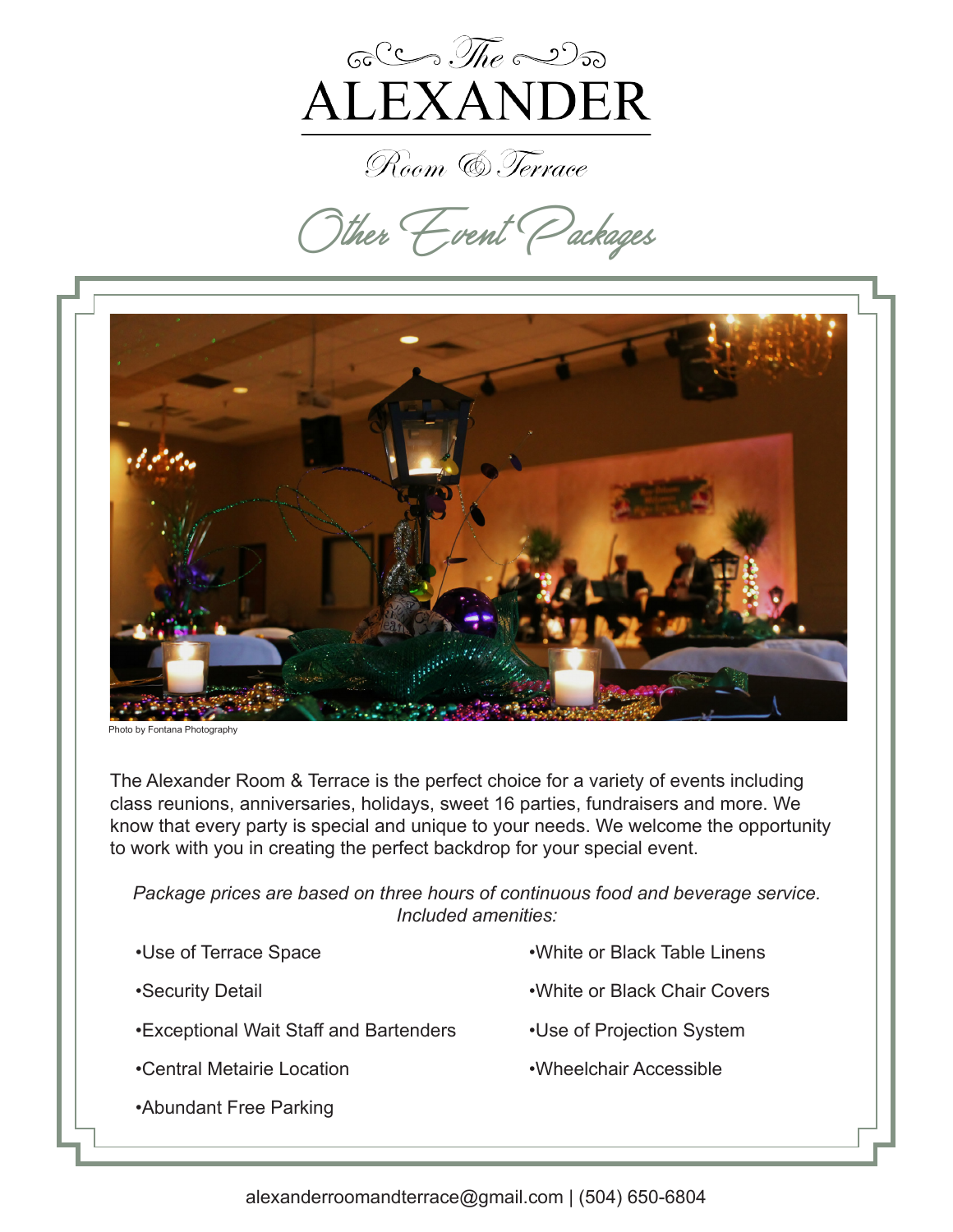

Room (6). Texxace **Buffet Station**



**Beverage Menu** 

### *Domestic Beer • House Wine • Liquor*

# *Domestic Beer:*

- •Budweiser
- •Bud Light
- •Michelob Ultra
- *House Wines:*
- •Pinot Grigio
- •Cabernet Sauvignon
- •Champagne

### *Call Brand Liquors:*

- •Absolute Vodka
- •Seagrams Gin
- •Baccardi SIlver Rum
- •Jose Cuervo Tequila
- •Dewars Scotch
- •Jack Daniels Whiskey
- •Disaronno Amaretto

### *\*Premium liquor upgrades are available upon request.*

*Bar Set Up Includes: Coke, Diet Coke, Sprite, Club Soda, Tonic Water, Sour Mix, Rose's Lime, Bloody Mary Mix, Dry Vermouth, Olive Juice, Orange Juice, Cranberry Juice, Pineapple Juice Garnishes Include: Lemons, Limes, Olives and Cherries*